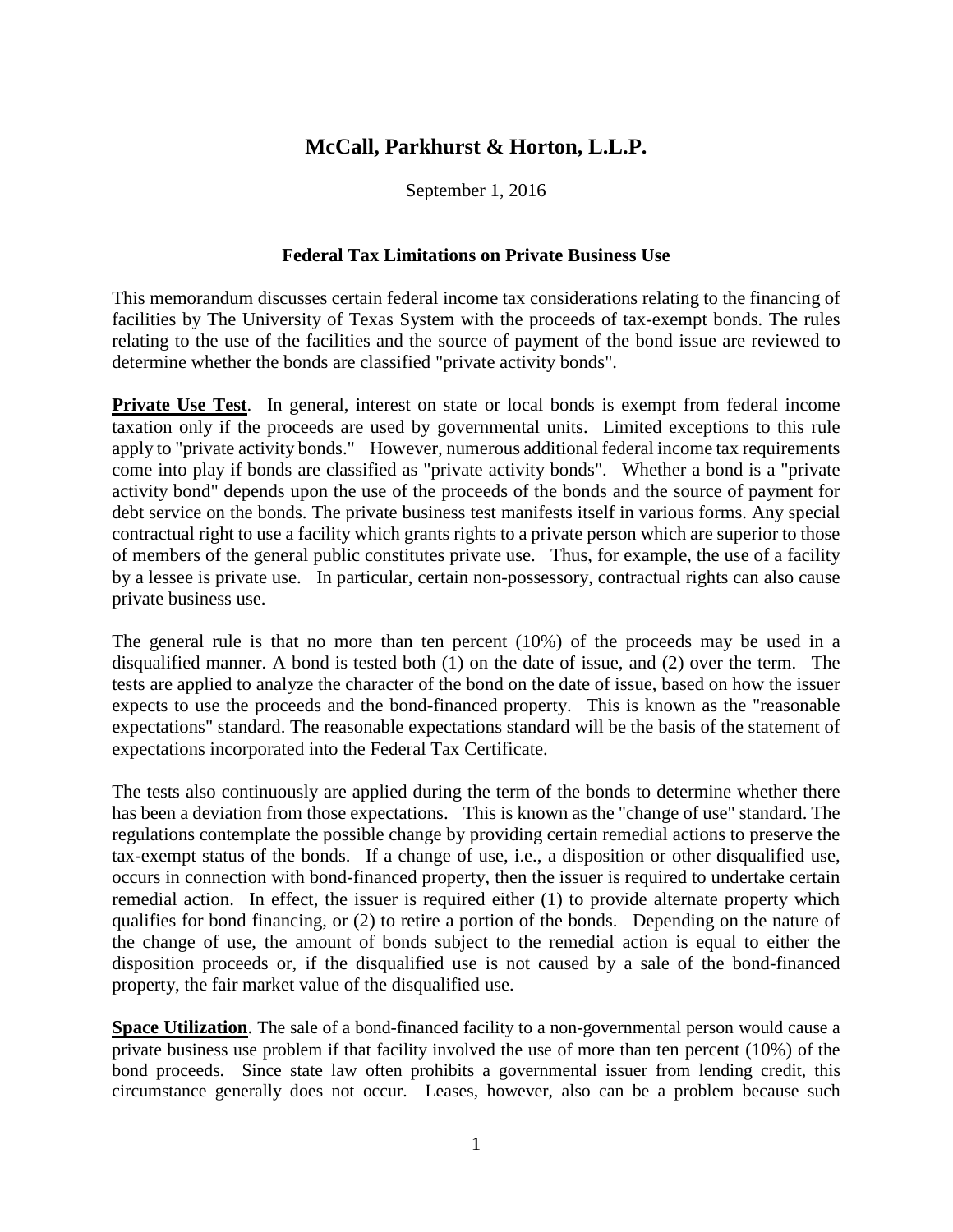arrangements grant a possessory interest in the facility which results in the lessee receiving a right to use the facility which is superior to members of the general public. The question is whether the benefits and burdens of ownership have transferred to the private user, as in the case of a sale or lease, or, as will be discussed later in the memo, whether such benefits and burdens have been limited in such a way as to permit the use to be disregarded, as in the case of certain management agreements, cooperative research agreements or other beneficial use agreements. If these benefits and burdens have not transferred, such use may be disregarded for purposes of measuring private business use.

Private business use is measured on a bond issue or facility basis. For this purpose, the ten percent (10%) limitation on bond-financed property is measured based on any reasonable and consistently applied method. On a bond issue basis, the proceeds of the bond issue are allocated to private and governmental (or public) use of the facility to determine the amount of private business use over the term of the bond issue. On a facility basis, such use is generally measured by relative square footage, fair market rental value, percentage of cost allocable to the private use or by relative time of usage. As an example of one such method, the ratio of rentable square footage (not including common areas) or, in some cases, the relative fair market values of the differing public and private interests in the property are compared. In the case of time, on the other hand, the relative number of days or hours of public or private use are measured (noting that any periods during which the facility is not used by any such party are disregarded). Thus, if a stadium or arena is used by a school team for 180 days a year and by a professional team for 30 days a year, then the professionals' team use exceeds 10 percent (i.e., 30 days / 210 days =  $14\%$ ).

**Special Agreements.** Under some circumstances, agreements which otherwise might be treated as transferring benefits and burdens by virtue of granting superior interests in the property, e.g. management contracts and cooperative research contracts, can be disregarded. This is because the IRS has established safe-harbor limitations that, if met, will be deemed such use to be incidental to the use by the governmental issuer. Notably, where there is such a qualifying agreement then no private use results and the income derived from such enterprise is not treated as disqualified for purposes of measuring the use of proceeds. Therefore, without regard to the amount of income received by the issuer from these agreements, no adverse federal tax consequences to the bonds results. To the extent an agreement does not meet the Private Use and/or Space Utilization tests described above, it may still not result in private business use if other agreement-related IRS safe harbors are met, as further described below.

## **Management Contracts**.

**Management Contracts entered into before February 18, 2017**. The following types of agreements are specifically described by the tax regulations as *not* resulting in private business use:

- $\frac{1}{5}$  Contracts for services incidental to the facility's primary functions (e.g., janitorial services);<br>  $\frac{1}{5}$  The granting of hospital admitting privileges to a doctor, in certain cases;
- \$ The granting of hospital admitting privileges to a doctor, in certain cases;<br>\$ Contracts for operation of public utility property (e.g., water and wast
- Contracts for operation of public utility property (e.g., water and wastewater systems, electric systems), if compensation is limited to reimbursement for direct expenses and reasonable overhead of the service provider; or
- \$ Contracts for services, if compensation is limited to reimbursement for direct expenses paid to unrelated third parties.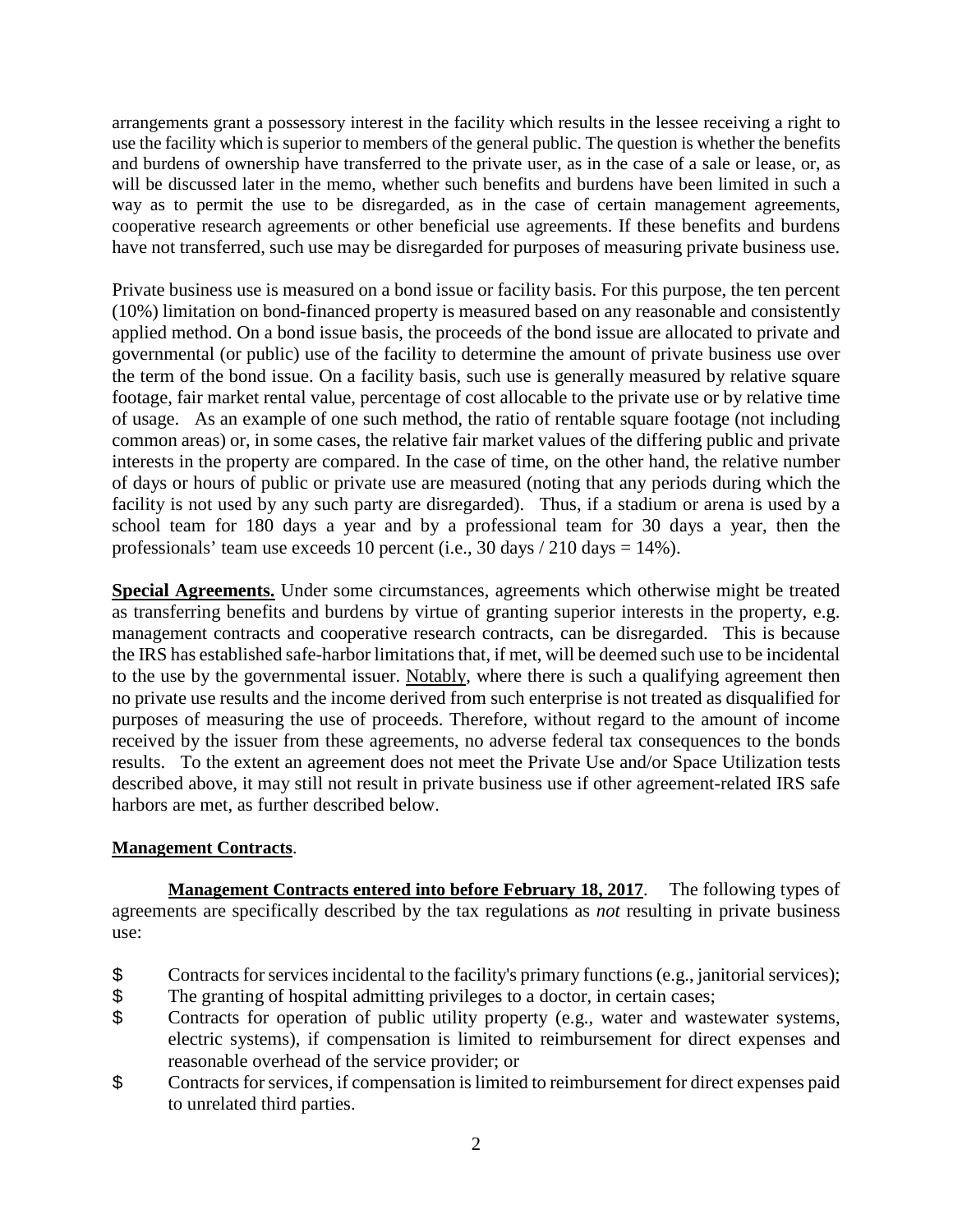Otherwise, having a private manager or service provider (the "Provider") will give rise to private business use unless there exist certain terms of the management contract which demonstrate that beneficial use has not been passed to the manager. The primary focus of these management contract rules is on the manager=s compensation and the length of the contract=s term. In general, the Provider=s compensation must be reasonable and not be based, in whole or in part, on a share of net profits. The management contract will avoid private business use treatment if it falls within one of the five safe harbors, as follows:

- i. *95% Periodic Fixed Fee Arrangement* B 95 percent of annual compensation for services is a fixed amount, and term is not more than the lesser of 15 years or 80 percent of expected useful life;
- ii. *80% Periodic Fixed Fee Arrangement* B 80 percent of annual compensation for services is a fixed amount, and term is not more than the lesser of 10 years or 80 percent of expected useful life;
- iii. *50% Periodic Fixed Fee Arrangement* B 50 percent of annual compensation for services is fixed or based on a capitation fee or both, and term is not more than 5 years and is terminable by user in 3 years;
- iv. *Per-Unit Fee Arrangement* B 100 percent of compensation for services is based on a per-unit fee or a fixed fee or both, and term is not more than 3 years, terminable by user in 2 years; and
- v. *Percentage of Revenue or Expense Fee Arrangements* B 100 percent of compensation for services is based on a percentages of fees charged or on a combination of a per-unit fee and a percentage of revenues or expenses, and term is not more than 2 years and is terminable by user in 1 years (only allowed for contracts where services are provided primarily to third parties, or contracts during an initial start-up period where reasonable estimates of revenues and expenses are unavailable).

In general, the reimbursement of the Provider for direct out-of-pocket expenses is not considered as compensation. Therefore, these costs can be excluded from consideration of the compensation structure.

Finally, the Provider may not have any role or relationship with the governmental unit that would limit the ability of the governmental unit to exercise its rights under the contract. Any voting power of either party which is vested in the other party, including its officers, directors, shareholders and employees, may not exceed twenty percent (20%). Further, the chief executive officer of either party may not serve on the governing board of the other party. Similarly, the two parties must not be members of the same controlled group or be related persons, as defined in certain provisions of federal tax law.

Furthermore, the IRS takes the position that the participation of state or local governmental unit in the Medicare Shared Savings Program ("SSP") through an accountable care organization ("ACO")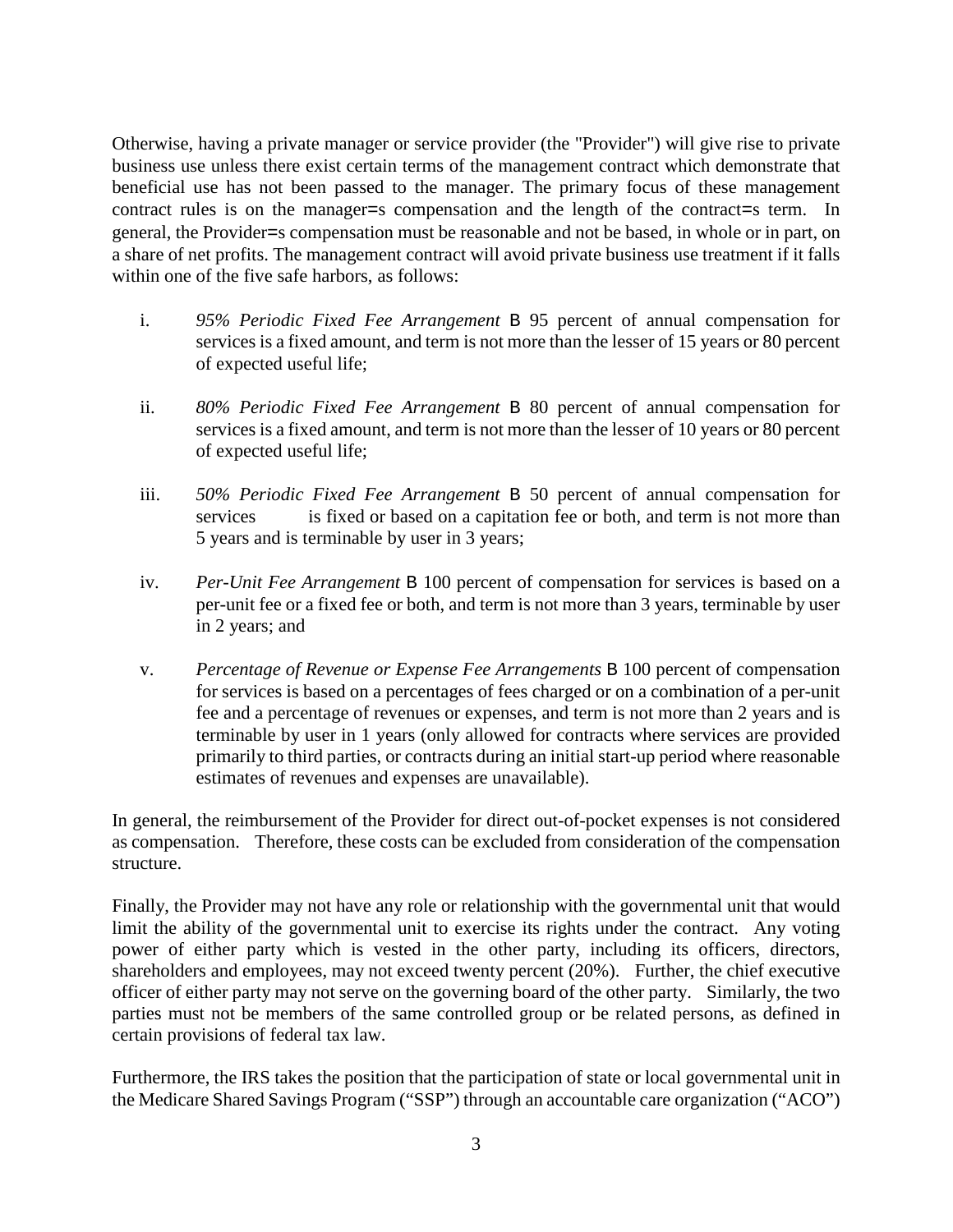could raise a private business use issue. An ACO is a legal entity independent of the governmental unit, and can be comprised of groups of service providers and suppliers intending to take advantage of the Center for Medicare and Medicaid Services' program called Share Savings Program (SSP). Information about the SSP can be found here: [https://www.cms.gov.](https://www.cms.gov/) The program is intended to provide benefit to organizations that "lower their growth in health care costs while meeting performance standards on quality of care and putting patients first". The Notice introduces a safe-harbor against the creation private business use for ACOs that meet the following 6 requirements:

- i. the governmental unit's participation in an ACO is stated upfront in a written agreement negotiated at arm's length;
- ii. the ACO is part of the SSP;
- iii. the governmental unit's share of economic benefits derived from the ACO is proportional to the benefits or contributions the governmental unit provided to the ACO.
- iv. the governmental unit's share of the ACO's losses does not exceed the governmental unit's share of ACO economic benefits;
- v. all contracts and transactions entered into by the governmental unit with the ACO and the ACO's participants, and by the ACO with the ACO's participants and any other parties, are at fair market value; and
- vi. the governmental unit does not transfer the bond financed property to the ACO unless the ACO is an entity that is a governmental person, or in the case of qualified  $501(c)(3)$ bonds, either a governmental person or a  $501(c)(3)$  organization.

**Management Contracts entered into on or after February 17, 2017.** After February 17, 2017, the following rules will apply in lieu of those discussed above. A contract that meets the safe-harbor guidelines of Rev. Proc. 2016-44 as summarized below between a state or local governmental unit and a Provider for the management of, or services rendered at, or incentive payment in respect of, a tax-exempt bond-financed facility that does not otherwise give the Provider an ownership or leasehold interest in bond-financed property for federal income tax purposes does not give raise to private business use within the meaning of the Internal Revenue Code of 1986 (the "Code").

## **General Requirements.**

1. *Reasonable Compensation and No Net Profits.* The compensation must be reasonable and no portion of the compensation paid to the Provider may in any event be based on net profits derived from the bond-financed facility. However, a compensation that is based on a percentage either of gross revenues or of expenses (but not both) is permitted. Reimbursement for actual and direct expenses paid by the Provider to unrelated persons is not by itself treated as compensation and, therefore, an agreement that would provide only for such reimbursements would be treated as a qualified management agreement.

2. *Provider Cannot Share Net Losses.* The Provider cannot share in the net losses resulting from the operation of the facilities. For this purpose, a safe-harbor is met if: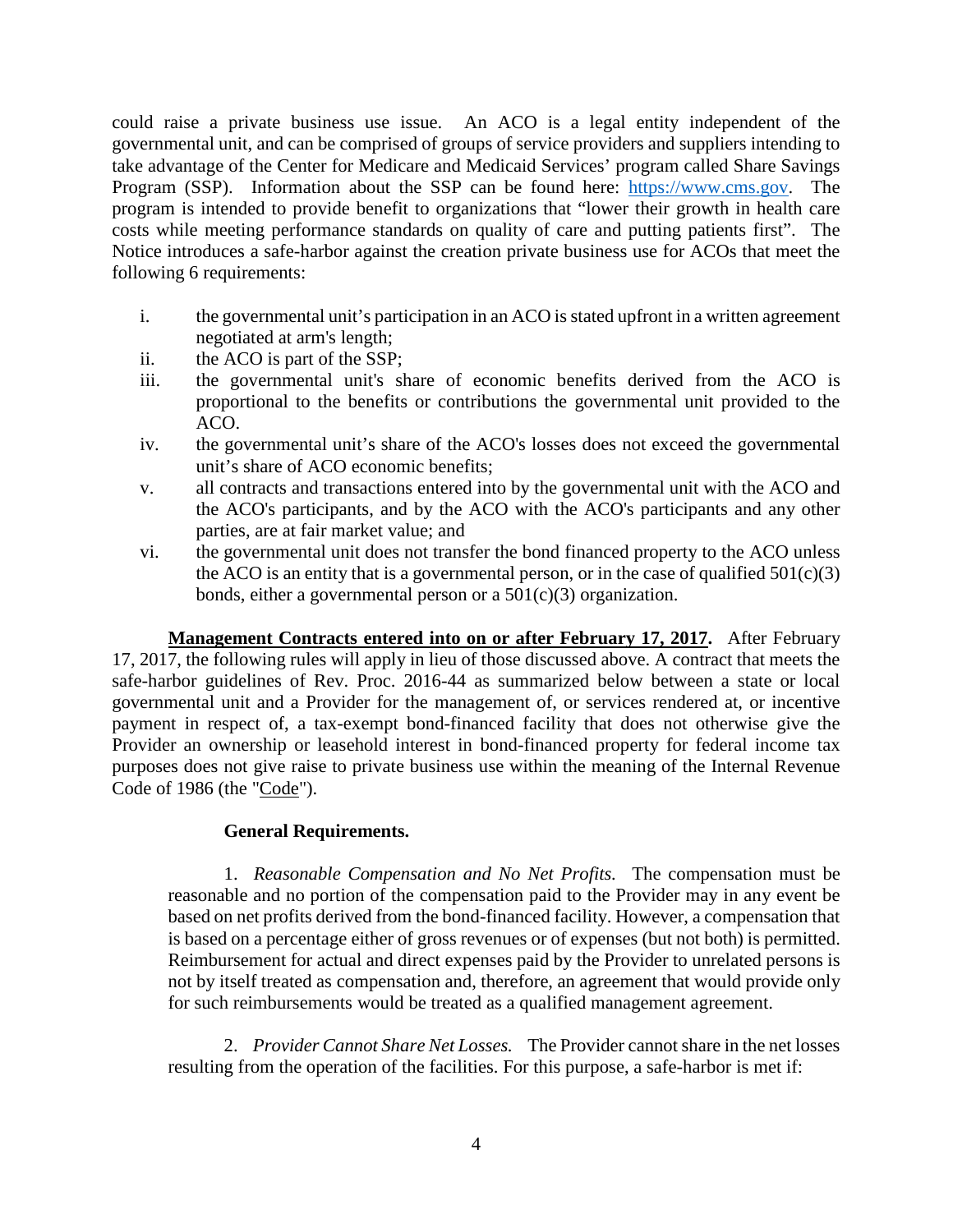- i. the compensation paid to the Provider does not take into account the property's net losses or both revenues and expenses within a fiscal period;
- ii. the expenses paid by (and not reimbursed to) the Provider are not based on the property's net losses or both revenues and expenses within a fiscal period; and
- iii. the timing of payment of compensation to the Provider is not dependent upon the property's net losses (e.g., if property does not cash flow, the Provider cannot be delayed payment of compensation) – however, a Provider's compensation can be reduced for failure to keep expenses below specified targets, so long as such compensation reduction is based on a stated dollar amount (or multiples thereof).

3. *Term*. The term of a qualified management agreement cannot exceed 30 years or 80 percent of the weighted average reasonably expected economic life of the managed property, if less. For this purpose, all renewal options, whether exercisable by the state or local governmental unit or the Provider are taken into account.

4. *Governmental Control*. The state or local governmental unit must exercise a significant degree of control over the actual use of the managed property. For this purpose, a safe-harbor is met if:

- i. the state or local governmental unit approves the annual budget of the property;
- ii. the state or local governmental unit approves the capital expenditures of the property (as shown, for example, in an annual budget to be approved by the state or local governmental unit describing a functional purpose and maximum amounts of capital expenditures);
- iii. the state or local governmental unit controls the disposition of the property (as shown, for example, in the annual budget);
- iv. the state or local governmental unit approves rates charged for the use of the property --for this purpose, approval of rates can be satisfied by having
	- a. the state or local governmental unit retain express approval of rates,
	- b. the state or local governmental unit retain approval of methodology for setting the rates, or
	- c. a contractual limitation requiring rates that are reasonable and customary, as specifically determined by an independent third party; and,
- v. the state or local governmental unit approves the general nature and type of use of the property (for example, the services rendered by the property).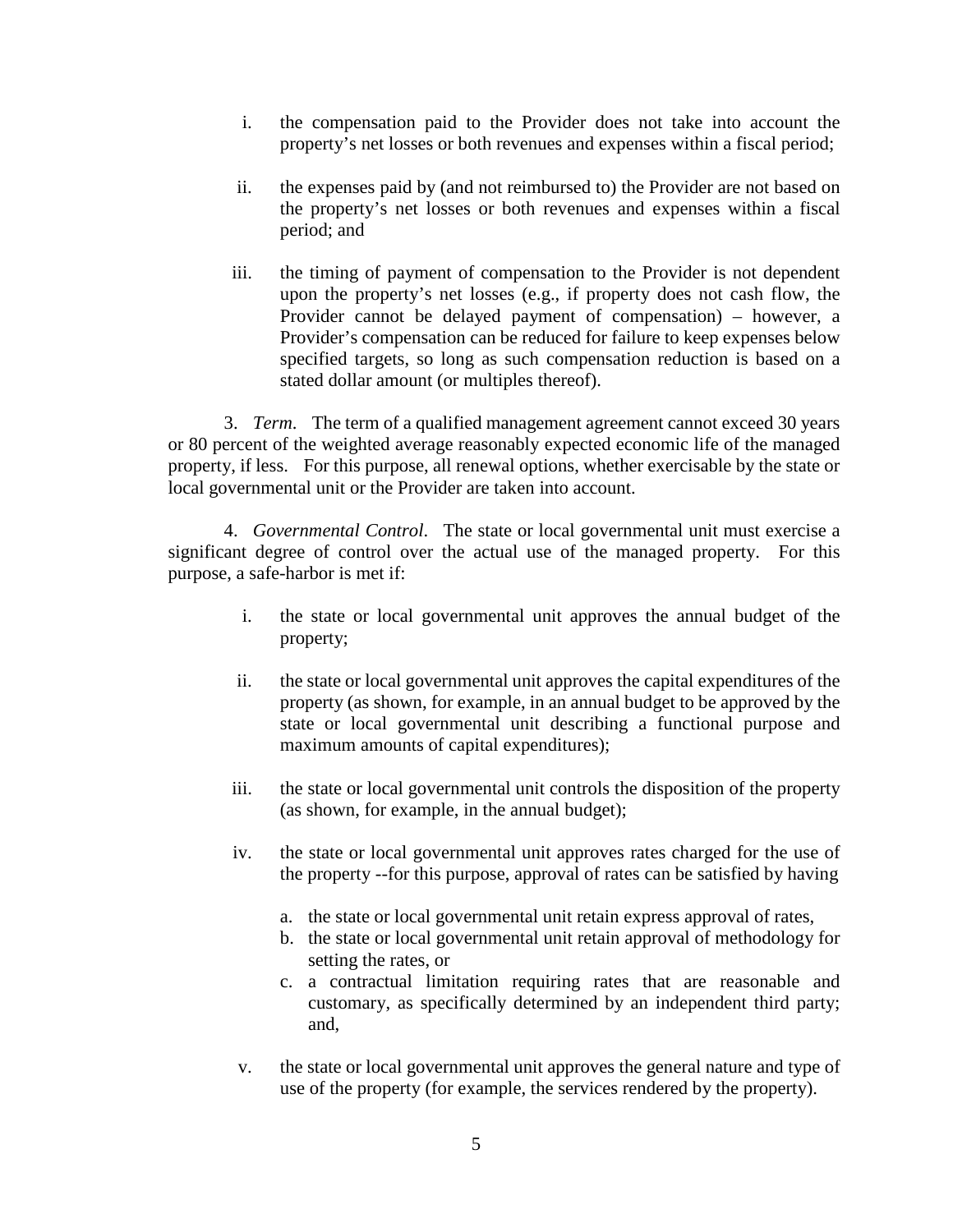5. *Risk of Loss with State or Local Governmental Unit and No Inconsistent Tax Position.* The state or local governmental unit must retain the risk of loss (for example, in cases of catastrophic events) and the Service Provider cannot take an inconsistent tax position from the position taken by the state or local governmental unit in a qualified management agreement (for example, by claiming depreciation deductions for the financed property).

6. *No Role or Relationship between State or Local Governmental Unit and Provider.* There must not be any role or relationship between the state or local governmental unit and the Provider that would substantially limit the state or local governmental unit's ability to exercise its rights under the qualified management agreement, based on all facts and circumstances. This requirement is considered satisfied if (i) not more than 20% of the voting power of the governing body of the state or local governmental unit (the "Board") is vested in the Provider or its directors, officers, shareholders, partners or employees, (ii) the Board does not include the chief executive officers (CEO), chairperson, or equivalent of the Provider, and (iii) the CEO of the Provider is not the CEO of the state or local governmental unit or any such User's "related party".

**Certain Exceptions.** Certain arrangements generally are not treated as management contracts that are subject to the above rules. These include:

- Contracts for services that are solely incidental to the primary governmental function or functions of a bond-financed facility (*e.g.,* contracts for janitorial, office equipment repair, hospital billing or similar services);
- The mere granting of admitting privileges by a hospital to a doctor, even if those privileges are conditioned on the provision of de minimis services, if those privileges are available to all qualified physicians in the area, consistent with the size and nature of its facilities;
- A contract to provide for the operation of a facility or system of facilities that consists predominantly of public utility property (as defined in section 168(i)(10) of the 1986 Code), if the only compensation is the reimbursement of actual and direct expenses of the service provider and reasonable administrative overhead expenses of the service provider; and
- A contract to provide for services, if the only compensation is the reimbursement of the service provider for actual and direct expenses paid by the service provider to unrelated parties.

**Cooperative Research Agreements**. A cooperative research agreement with a private sponsor whereby the private party uses bond-financed facilities may cause a private business use problem. Nevertheless, such use of a bond-financed facility by a non-governmental person is to be disregarded for purposes of private business use if the arrangement is in one of the following forms. First, the arrangement may be disregarded if the sponsoring party is required to pay a competitive price for any license or other use of resulting technology, and such price must be determined at the time the technology is available. Second, an arrangement may also qualify if a four-part requirement is met: (1) multiple, unrelated industry sponsors must agree to fund university-